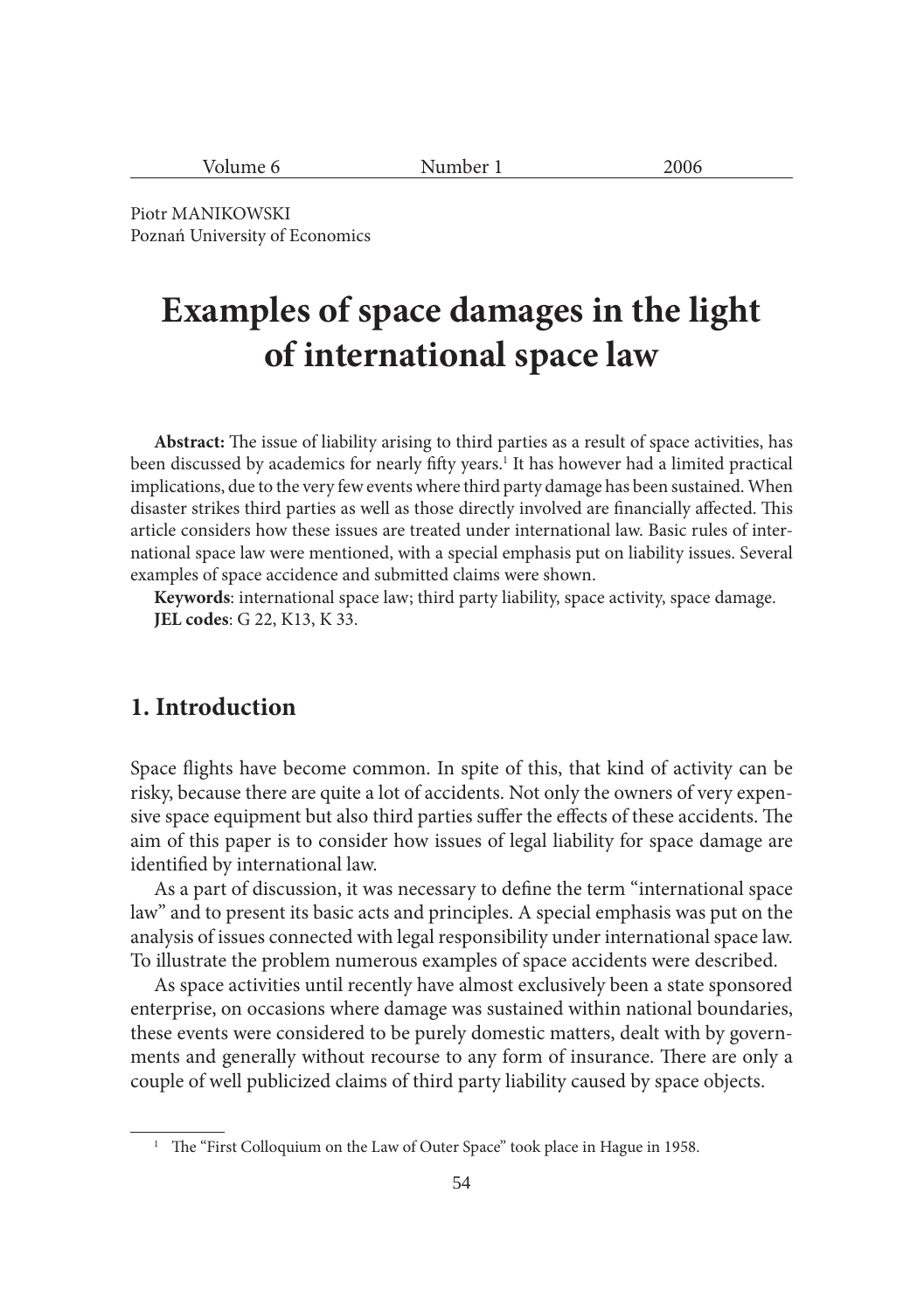This situation may however be changing due to the increased number of launches. An additional cause for an increase in third party claims which has already come to light is that due to the break-up of the Soviet Union, you will now get claims between sovereign states. Previously any damage would have been addressed to the Soviet central government. Moreover, republics within current Russian Federation are also increasingly vocal regarding damages sustained from space objects<sup>2</sup>.

#### **2. Genesis of international space law**

The basic laws of celestial mechanics  $-$  a knowledge of which was a prerequisite of conquering space – had already been established in the  $16<sup>th</sup>$  and  $17<sup>th</sup>$  centuries, thanks to the revolutionary work of Copernicus, Kepler and Newton. It was only in the 20<sup>th</sup> century that technology needed to overcome the earth's gravitational force was developed. However, apart from technology we also do need the law.

In accordance with the basic principles of international civil law, liability is based in the first place on the laws of the country on whose territory the damage occurs (lex loci delicti) (e.g.: American Commercial Space Launch Act, German Air Traffic Act, Russian Law of Space Activity). If, however, the space object causing damage in one country originated in another country, litigation may turn out to be extremely laborious. This is because civil law claims may be very difficult to assert for a variety of reasons, e.g. limits of indemnity, problems with regard to the onus of proof, inequality in terms of the strength of the parties involved, and the difficulty of getting court decisions executed. Because of these shortcomings, special rules on liability were established by the United Nations (Meredith, Robinson, 1992, p. 7; Pino, 1991, pp. 175-6).

But the road to establish international regime was quite long. In the late 50's of the previous century an academic debate began as to liability for third party damage caused by space activities. In 1962 US delegates raised the need for liability regime before the UN Outer Space Committee, Legal Sub-Committee. It was because of the event of 5<sup>th</sup> September 1962, when a 3-kilogram metal object landed on the street in Manitowoc, Wisconsin, and the Unites States believed it to have been from Sputnik 4, launched by the Russians in 1960. Unfortunately, the Soviet Union showed little interest in preparing a draft instrument as they considered that liability would arise in accordance with international law.

The principle that the State bears international responsibility for national activities in outer space and that each State which launches or procures the launching of an object into outer space is internationally liable for damage sustained on

<sup>2</sup> See section 5.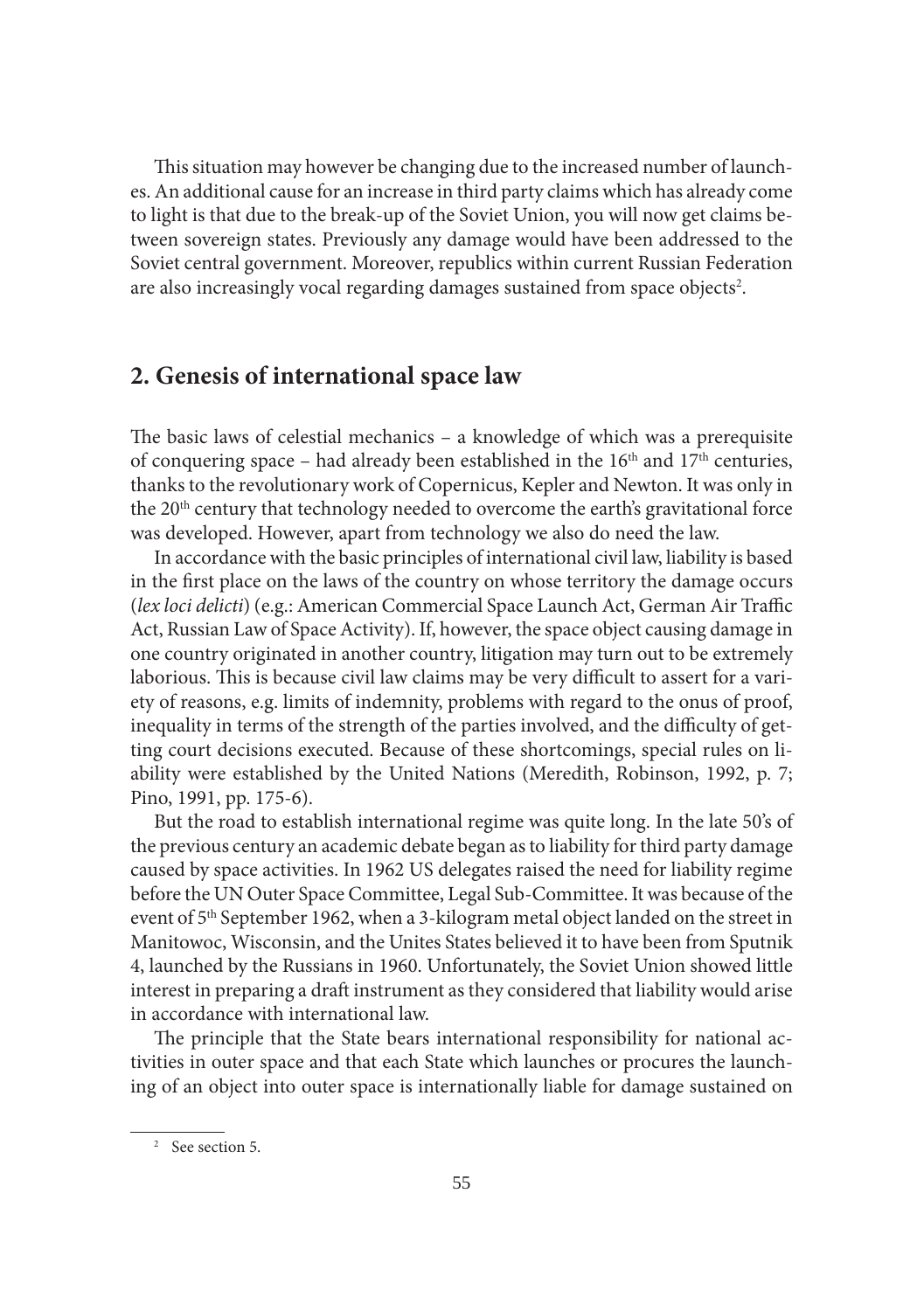earth, in airspace or in outer space, was set out in the 1963 Declaration on the Legal Principles Governing the Activities of States in the Exploration and Use of Outer Space. These were subsequently incorporated subject to minor textual adjustment into "Outer Space Treaty 1967" (Schmid, 2000) that initiated the origin of International Space Law.

Space law can be described as the body of law applicable to and governing spacerelated activities. The term "space law" is most often associated with the rules, principles and standards of international law appearing in five international treaties and five sets of principles governing outer space which have been elaborated under the auspices of the United Nations Organization. However, space law also includes international agreements, treaties, conventions, rules and regulations of international organizations (e.g. the International Telecommunications Union), national laws, rules and regulations, executive and administrative orders, and judicial decisions (Grzegorczyk, 1973, p. 7).

### **3. Major acts of international space law**

The launching of the first artificial earth satellite – Sputnik  $1$  – on  $4<sup>th</sup>$  October 1957 changed the way in which the discussion on the legal regulation of space activities was dealt with in university circles, as no longer was it purely treated as an academic extension of the established body of air law, but took on a relevancy which had previously been absent. In connection with the specificity of space activity and its "over-territorial" character, it was decided that the responsibility for damage should be regulated by international law. From the late 1960s a series of five treaties and conventions were agreed that covered the exploration of space and the legal ramifications for events on the ground:

- The Treaty on Principles Governing the Activities of States in the Exploration and Use of Outer Space, including the Moon and Other Celestial Bodies (the "Outer Space Treaty", adopted by the General Assembly in its resolution 2222 (XXI)), opened for signature on 27 January 1967, entered into force on 10 October 1967; 98 ratifications and 27 signatures (as of 1 January 2005);
- The Agreement on the Rescue of Astronauts, the Return of Astronauts and the Return of Objects Launched into Outer Space (the "Rescue Agreement", adopted by the General Assembly in its resolution 2345 (XXII)), opened for signature on 22 April 1968, entered into force on 3 December 1968; 88 ratifications, 25 signatures, and 1 acceptance of rights and obligations (as of 1 January 2005);
- The Convention on International Liability for Damage Caused by Space Objects (the "Liability Convention", adopted by the General Assembly in its resolution 2777 (XXVI)), opened for signature on 29 March 1972, entered into force on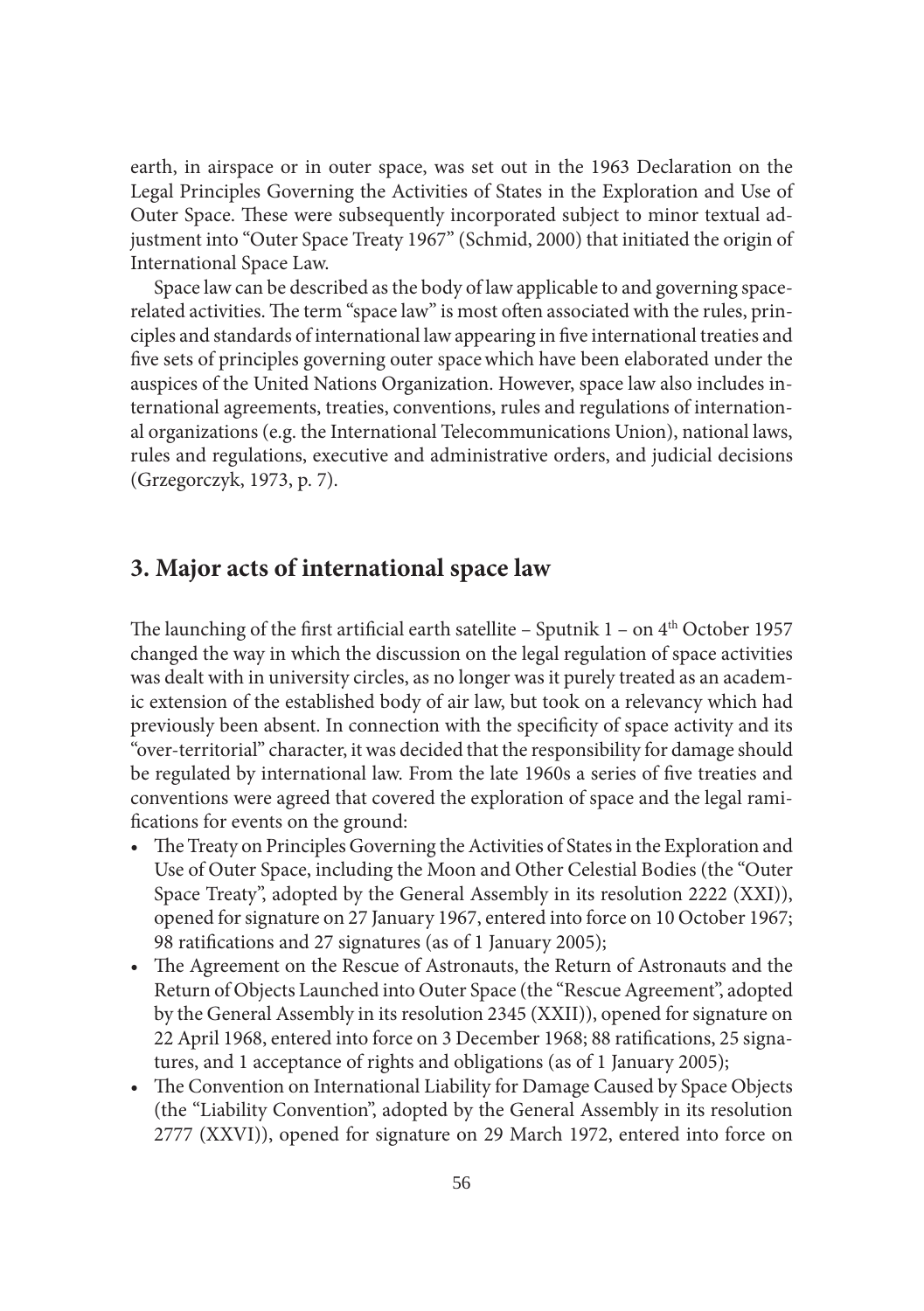1 September 1972; 82 ratifications, 25 signatures, and 2 acceptances of rights and obligations (as of 1 January 2005);

- The Convention on Registration of Objects Launched into Outer Space (the "Registration Convention", adopted by the General Assembly in its resolution 3235 (XXIX)), opened for signature on 14 January 1975, entered into force on 15 September 1976; 45 ratifications, 4 signatures, and 2 acceptances of rights and obligations (as of 1 January 2005);
- The Agreement Governing the Activities of States on the Moon and Other Celestial Bodies (the "Moon Agreement", adopted by the General Assembly in its resolution 34/68), opened for signature on 18 December 1979, entered into force on 11 July 1984; 11 ratifications and 5 signatures (as of 1 January 2005).

The international legal principles in these five treaties provide for non-appropriation of outer space by any one country, arms control, freedom of exploration, liability for damages caused by space objects, safety and rescue of spacecraft and astronauts, prevention of harmful interference with space activities and the environment, notification and registration of space activities, scientific investigation and exploitation of natural resources in outer space as well as settlement of disputes. Each of the treaties lays great stress on the notion that the domain of outer space, the activities carried out therein and whatever benefits might accrue therefrom, should be devoted to enhancing the well-being of all countries and humankind, and each includes elements elaborating the common idea of promoting international cooperation in outer space activities.

The five sets of legal principles adopted by the United Nations General Assembly provide for the application of international law and promotion of international cooperation and understanding in space activities, the dissemination and exchange of information through transnational direct television broadcasting via satellites and remote satellite observations of the Earth and general standards regulating the safe use of nuclear power sources necessary for exploration and use of outer space:

- The Declaration of Legal Principles Governing the Activities of States in the Exploration and Uses of Outer Space (General Assembly resolution 1962 (XVIII) of 13 December 1963);
- The Principles Governing the Use by States of Artificial Earth Satellites for International Direct Television Broadcasting (resolution 37/92 of 10 December 1982);
- The Principles Relating to Remote Sensing of the Earth from Outer Space (resolution 41/65 of 3 December 1986);
- The Principles Relevant to the Use of Nuclear Power Sources in Outer Space (resolution 47/68 of 14 December 1992);
- The Declaration on International Cooperation in the Exploration and Use of Outer Space for the Benefit and in the Interest of All States, Taking into Particular Account the Needs of Developing Countries (resolution 51/122 of 13 December 1996).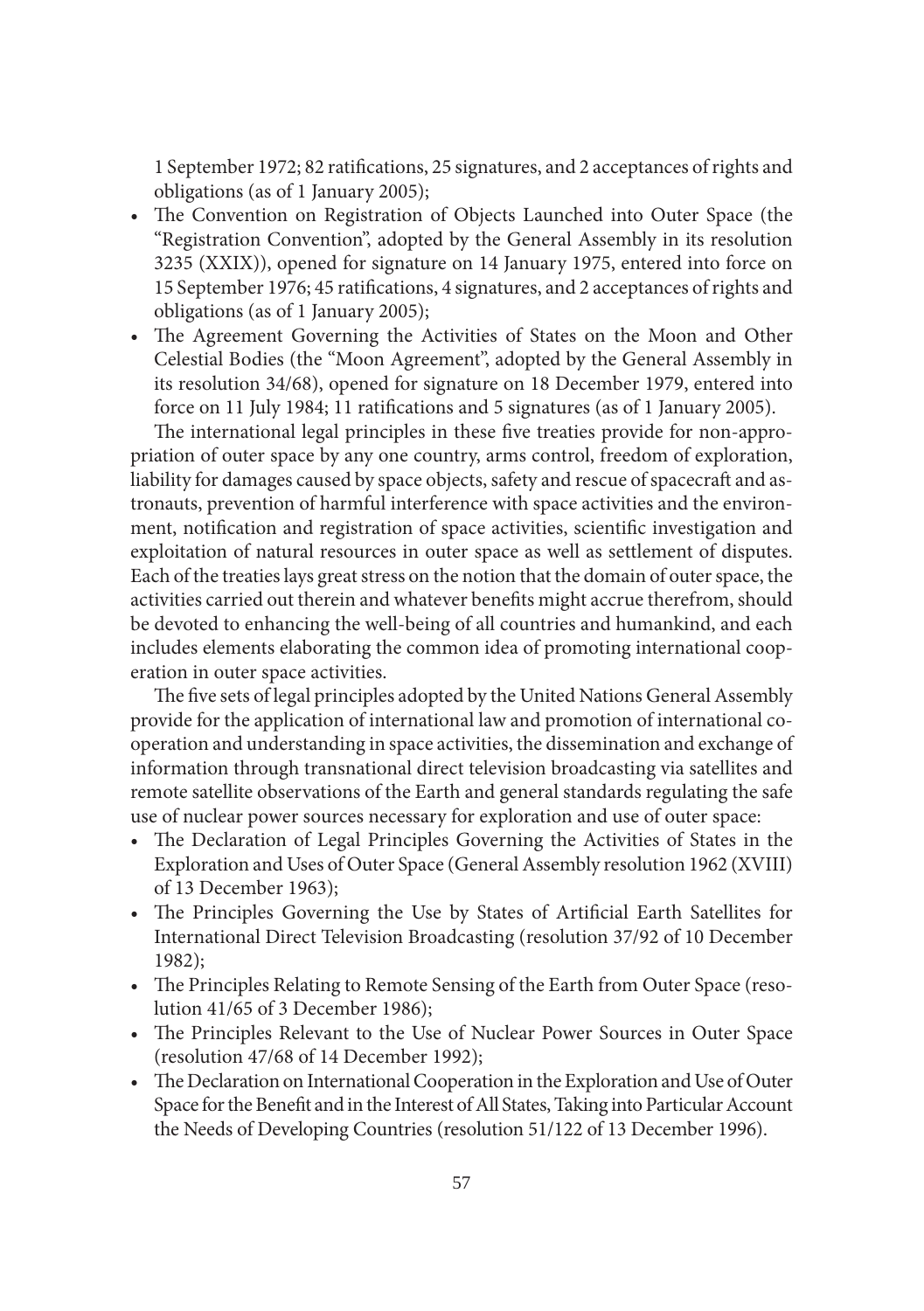These treaties, conventions and sets of principles constitute the bulk of what is referred to as "space law", intended as that branch of public law which deals with activities taking place beyond the atmosphere. From a practical point of view, the effect of these acts is somehow limited. The main reasons for incomplete practical effect of those rules is that they mostly deal with issues of principal and not day-today activities of aerospace companies (d'Angelo,1994, p.10; see also Lachs, 1972).

#### **4. International space law – liability issues**

Space activity and the use of spacecraft entail the possibility of inflicting damages on third parties, for which the owner or the user of a satellite is usually responsible. In the event of an explosion of a rocket only a few meters above the ground, the potential loss could be enormous.

The "Outer Space Treaty" provides the basic framework on international space law, including the following principles:

- the exploration and use of outer space shall be carried out for the benefit and in the interests of all countries and shall be the province of all mankind;
- outer space shall be free for exploration and use by all states;
- outer space is not subject to national appropriation by claim of sovereignty, by means of use or occupation, or by any other means;
- states shall not place nuclear weapons or other weapons of mass destruction in orbit or on celestial bodies or station them in outer space in any other manner;
- the moon and other celestial bodies shall be used exclusively for peaceful purposes;
- astronauts shall be regarded as the envoys of mankind;
- states shall be responsible for national space activities, whether governmental or non-governmental;
- states shall avoid harmful contamination of space and celestial bodies.

Moreover, the "Outer Space Treaty" touches on the issues connected with third party liability for damage caused by space objects. Article VII states that:

". Each State Party to the Treaty that launches or procures the launching of an object into outer space, including the moon and other celestial bodies, and each State Party from whose territory or facility an object is launched, is internationally liable for damage to another State Party to the Treaty or to its natural or juridical persons by such object or its component parts on the Earth, in air or in outer space, including the moon and other celestial bodies".

It should be emphasized that in the field of international space law two interrelated terms are often used inconsistently: "responsibility" and "liability". Some languages (French, Polish) use the same word for both notions: "responsibilité",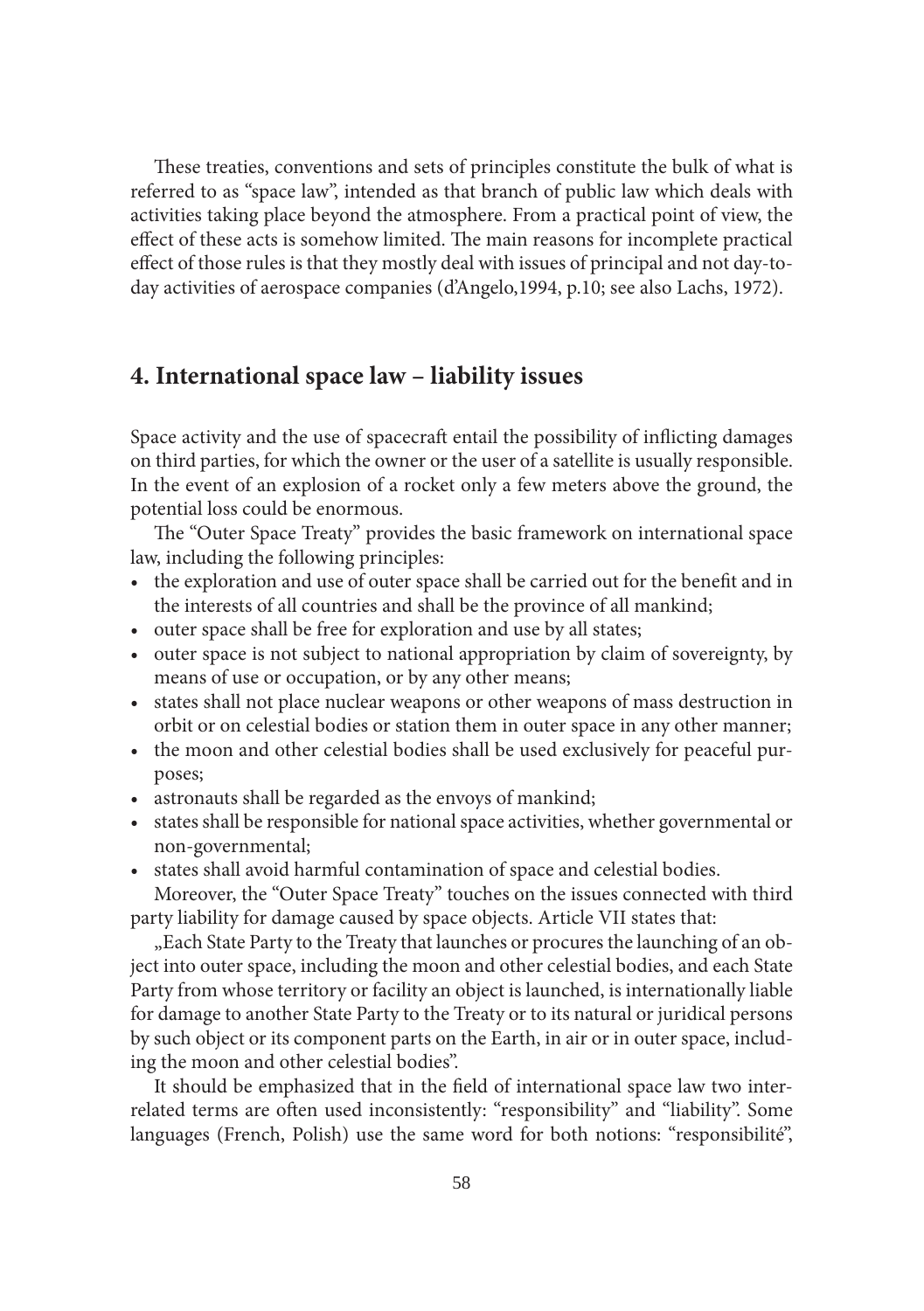"odpowiedzialność"3 . In English, the distinction of these words is not clear-cut. Neither of these terms has been defined in space law but the term "liability" has been used to set the launching state's liability for damage caused by space objects, whereas the word "responsibility" has been used to mandate international responsibility by the appropriate State party for national activities in outer space. It appears that in connection with "liabilities" we are dealing with legal consequences (mostly in terms of damages) arising from a particular behavior. In contrast, it seems that when we speak of "responsibilities" we think primarily about obligations imposed on people and institutions who are supposed to carry out certain activities or are accountable in given situations, though not necessarily in the form of compensation for damages (Gorove, 1991, pp. 224-225; Grzegorczyk, 1973, pp. 145-146). Basically, responsibility is connected with the obligation of control and thus with a fault or a wrongful or unlawful act. Liability may be a consequence of a fault but may also be related to an act without any fault (Kerrest, 1997; Galicki, 1991, pp. 53-60; for a detailed examination of the distinction between responsibility and liability, see also: Cheng, 1995, p. 300 and Horbach, 1991, p. 47).

Basic rules of the "Outer Space Treaty" connected with international responsibility and liability were even enlarged upon in the "Liability Convention", according to which the signatory States are responsible for all acts and omissions of their government agencies and of all their natural or juridical persons.

Liability convention system is sometimes criticized. This results from the fact that some people expect too much of it. The fundamental aim of the "Liability Convention" is rather narrow: liability for damage to "innocent" victims, victims not taking part in the activity. For that purpose the convention may be really efficient. It is far less efficient for the damages to other space State's property and not efficient at all in many other cases (Kerrest, 2002, p. 2).

Article II of the "Liability Convention" states that: "A launching State<sup>4</sup> shall be absolutely liable to pay compensation for damage caused by its space object<sup>5</sup> on

<sup>5</sup> The term "space object" includes component parts of a space object as well as its launch vehicle and parts thereof (article I).

<sup>&</sup>lt;sup>3</sup> The problem has also another reason – there are many terminological discrepancies between genuine (English, French, Russian, Spanish, Chinese) texts of treaties. Moreover Polish translation is commonly criticized. See: Górbiel 1985, p 123; Galicki 1991, p. 7.<br><sup>4</sup> The term "launching State" means (article I): (1) A State which launches or procures the launch-

ing of a space object; (2) A State from whose territory or facility a space object is launched.

Thus, even in situations where launches occur in internationals waters, such as respect of the Sea Launch venture, a number of States may nevertheless be deemed to be a launching State for the purposes of the "Liability Convention". The Sea Launch company, owned by corporations from several countries, is registered in the Cayman Islands, but having its home port facility at Long Beach, USA. It may be argued that as a result that Cayman/UK, the USA, Norway, Russia and the Ukraine may be a launching State for the purposes of the "Liability Convention", in addition to the State, whose national has procured the launch, i.e. the satellite operator (Schmid, 2000, p. 4).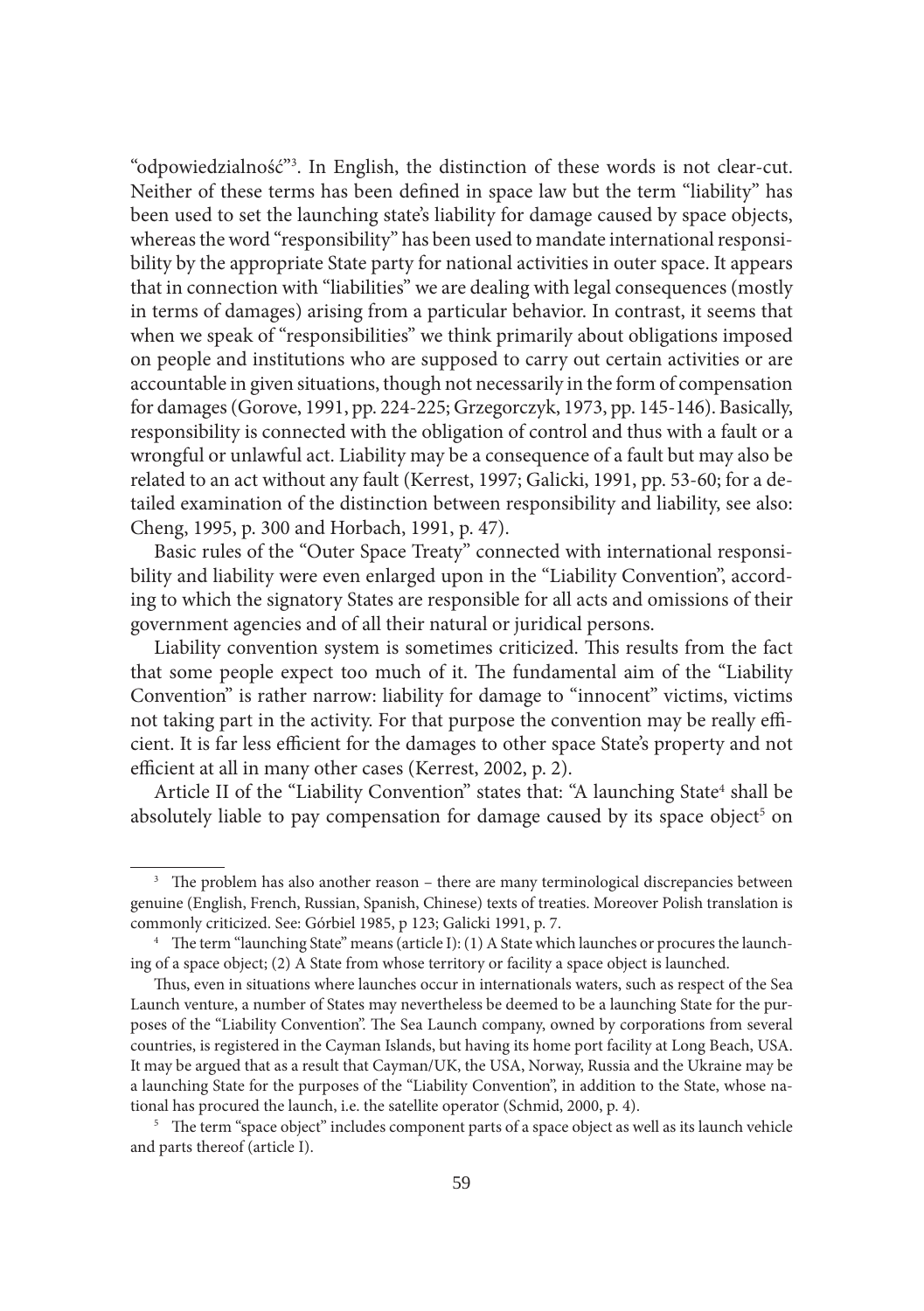the surface of the earth or to aircraft flight." There is no limit to the amount of indemnity but compensation is restricted to damage caused directly by space objects. Amount of damages should be assessed in accordance with international law and principles of justice and equity.

In this context the term of "damage" should be explained. In article I of the "Liability Convention" damage means "loss of life, personal injury or other impairment of health; or loss of or damage to property of States or of persons, natural or juridical, or property of international intergovernmental organizations."

Such a general definition of a "damage" gives rise to serious doubts. For instance it does not answer if that term includes only direct damages or indirect and moral damages too (Górbiel, 1985, p. 107). Also there is a trouble with application of the Convention to a damage caused to "humanity" as a whole, because humanity is not a legal person – there is a similar problem in other fields of international law. The "Liability Convention" of course applies to space debris, as to any space object, but only when the damage caused by the debris is the one referred to in article I. Thus the fact of creating a space debris is difficult to consider as a damage by itself if no specific damage to a property is caused. Moreover, there are several cases of damage where application of the "Liability Convention" is not clear or even not possible. It does not apply to (Kerrest, 2002, p. 6-8):

- people taking part in the launch;
- damage caused to launching State's nationals;
- sharing of the risks and also liability between launching States when, as it is currently common, more than one is involved;
- relationship between a State and the national entities it is liable for;
- return to the Earth (especially in the case of space shuttles), as the Convention deals with a launching State.
- damage to the space environment or even to the earth environment Of course the liability or responsibility in some of the above cases results from
- the "Outer Space Treaty" (article VI).

In addition, damage on the earth is clearly distinguished from damage in outer space. The first one occurs, if a space object inflicts damage on the surface of the earth or to aircraft in flight. In such a case the liability of a launching State shall be absolute. However, liability for damage to other space objects in outer space is based on fault<sup>6</sup>. In consequence such regulations of space law usually cause the necessity of buying insurance policy against third party liability. Also treating damage on the earth and damage in outer space differently is very important when assessing the liability risk, because, according to Kowalewski (2002, p. 11), the liability based on fault, creates usually less intensive "risk of third party liability".

<sup>6</sup> Articles III, IV, VI.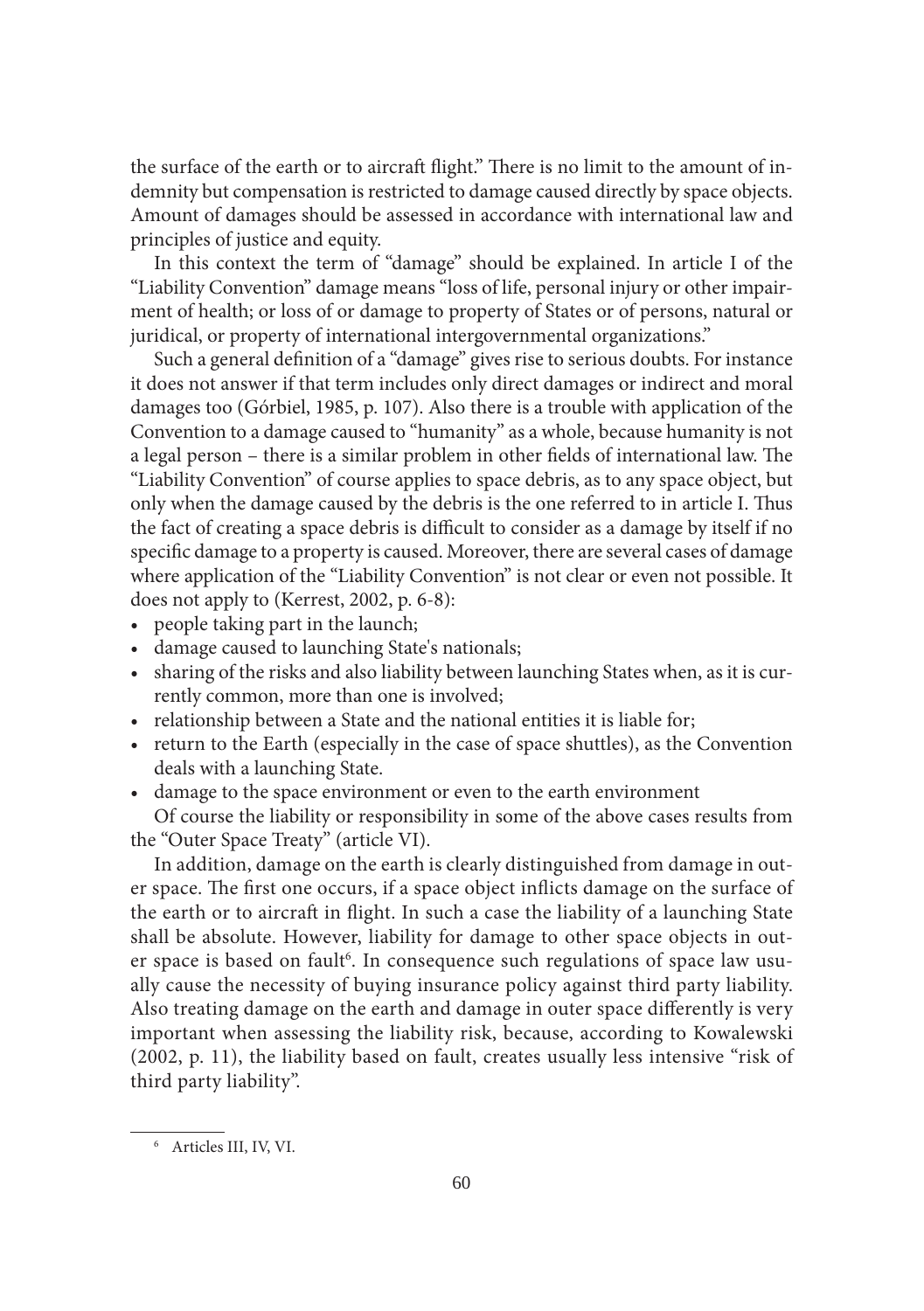Moreover, this distinction in space law also requires a definition of where "outer space" starts. There are many different opinions and this has created both scientific and legal problems. Simply speaking, outer space begins where airspace finishes (Antonowicz, 1998, p. 144). Another definition is that outer space begins at the lowest altitude at which it is technically feasible for a satellite to orbit the earth, which is currently about 80 kilometers above sea level (Space flight and insurance, 1992, p. 9). According to this definition, the true birth of space flight was in 1942 when a German A-4 (also called V2) rocket was launched because its altitude exceeded 80 km. Another source (Jelonek, ed., 1997, p. 46) announces that space begins at about 180km, which is where the density of atmosphere becomes so thin that it enables a few days' free flight around the earth. Although there is no clear-cut lower limit of outer space, international practice assumes that outer space "begins" at the altitude of about 100 km above see level (Danilenko, 1983, p. 74; for a more detailed discussion about delimitation, see: Górbiel, 1981, pp. 85-118; Grzegorczyk, 1973, pp. 84-97).

The compensation provided for in the "Liability Convention" depends on the identification of the space object that is responsible for the damage. This is to be guaranteed by the "Registration Convention" which demands that each State launching an object into outer space register the said object. If it is possible to confirm who launched the given space object, the injured party can claim its compensation on the basis of principles given in the "Liability Convention"7 .

The "Liability Convention" was drafted with a view to bring in a high degree of formality to the management of third party space claims, whereby claims would be submitted and negotiated at a diplomatic level. This structure may have been satisfactory in the early 1970's, but raises questions as to the manner in which the Convention is to be applied today, in the period of increased commercialization of space activities and the involvement of insurers in the claims handling process. Due to the lack of formal interpretation of the provisions of the "Liability Convention" by courts, issues regarding its interpretation and the scope of its application may be open to debate (For a more detailed discussion about liability issues see also: Rajski, 1974; Grzegorczyk, 1973).

It is important to emphasize that in the context of damage sustained within the territory of a launching state, the "Liability Convention" has no application and accordingly any claim will be dealt with in accordance with the law of the launching State. For this reason, the case of the Baikonur launch complex is quite interesting. As the Baikonur launch complex is operated by the Russians but situated within the territory of Kazakhstan, under the terms of the "Liability Convention" Kazakhstan would be deemed to be a launching State with all the consequences. Thus, if damage sustained within the territory of Kazakhstan by a space object launched from the Baikonur,

<sup>7</sup> Articles VIII-XX.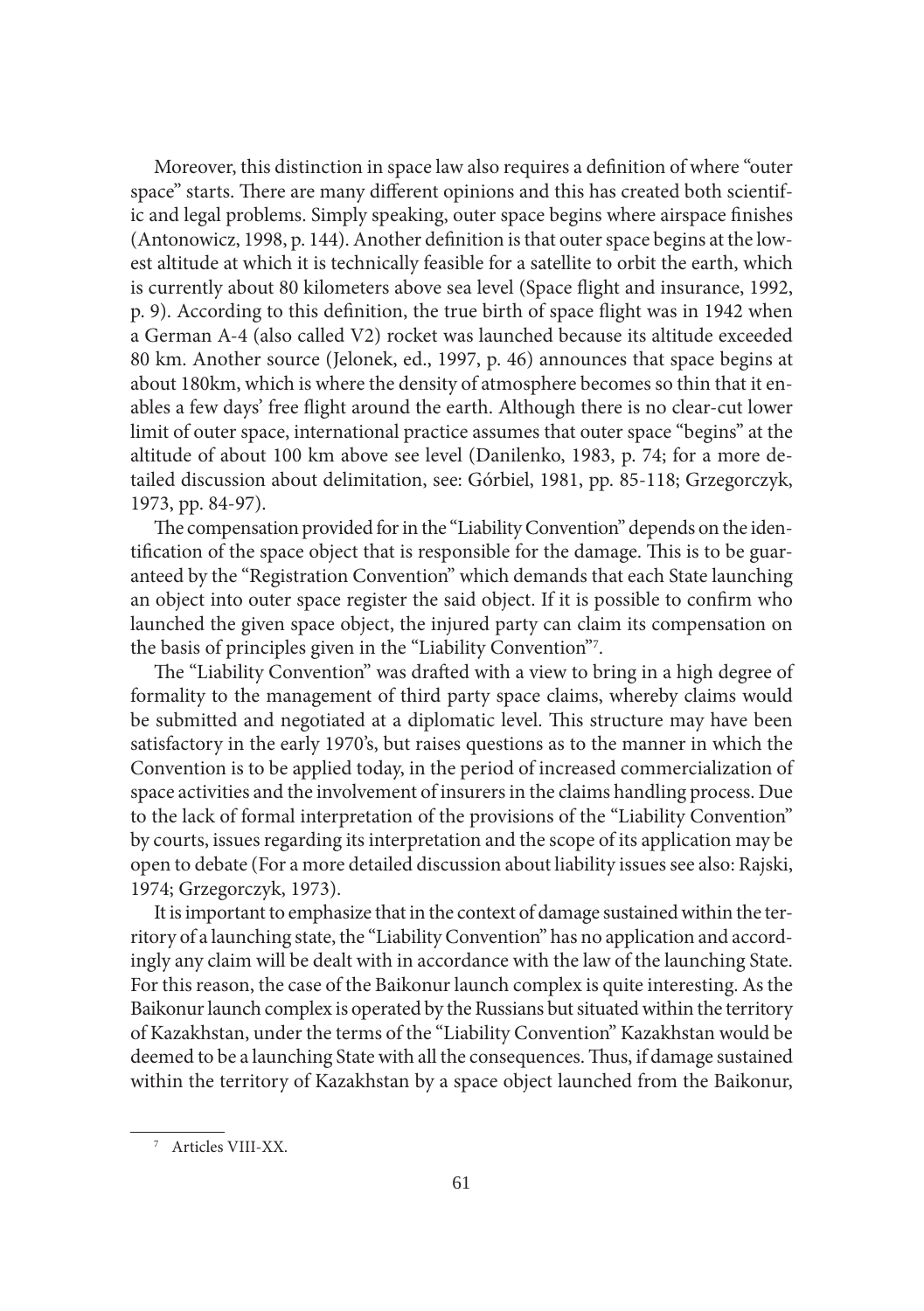legal responsibility according to the rules of the "Liability Convention" would not be applicable. However, the lease agreement between Russia and Kazakhstan<sup>8</sup> states that in the event of damage connected with the operation of Baikonur launch complex for the Russian space programs, Russia is liable as a launching State in accordance with the "Liability Convention" and Kazakhstan is not regarded as being a participant in a joint launch or as a launching State. As a result of this provision, Kazakhstan can apply the terms of the "Liability Convention" to submit claims to Russia (Schmid, 2000).

#### **5. Examples of damages made by space objects on the Earth**

Damages inflicted on third parties occur more often on the earth. During take-off, there is a possibility that the launch vehicle or its parts (e.g.: external tanks, strapon boosters) can cause damage to any objects on the ground, sea or to aircraft in flight. For this reason, satellites are usually launched in a seaward direction, sometimes indeed from a platform on the sea (e.g.: a Sea Launch rocket). Shipping lanes nearby and airspace in the region of the launch are closed during launching time. If a launch vehicle deviates from its nominal trajectory and threatens to cause damage, it can be blown up by a built-in self-destruction device, thus minimizing the risk of damage. The most dangerous are those accidents that arise on the launch pad or within a minute or thereabouts of take-off. This happened in 1986 when a Titan rocket exploded at a height of only 240 meters, destroying both the launch pad and the launch facilities. Material damage exceeded US\$40mn. In another case a farmer from Georgetown in Texas had a 200-kilogram fuel tank from a Delta II booster rocket landing nearly intact just 50 meters from his house (Coffin, 1997, p. 70). Other examples include:

- the second stage of a Thor Able Star rocket fell to the ground in Cuba and killed a cow – the US Government had to pay to Cuba US\$2 million in compensation, thus creating one of the most expensive cows in history (Bulloch, 1988, p.212);
- the failure of a Long March 3B rocket on  $14<sup>th</sup>$  February 1996 which pitched over before clearing the launch tower. It crashed into a hillside 22 seconds into flight, killing at least 100 people and destroying the attached Intelsat 708 satellite (Anselmo, 1999, p. 31);
- the failure of a Zenit launcher on 9<sup>th</sup> September 1998 causes forest fires in Siberian Republics (Altai and Khakasia) – claim reported in amount of US\$150.000;
- the failure of a Proton launcher on  $5<sup>th</sup>$  July 1999, which resulted in an 80-ton rocket fragment plummeting to the ground, 6 miles from the town of Salamalkol

<sup>8</sup> Clause 8.4.(d).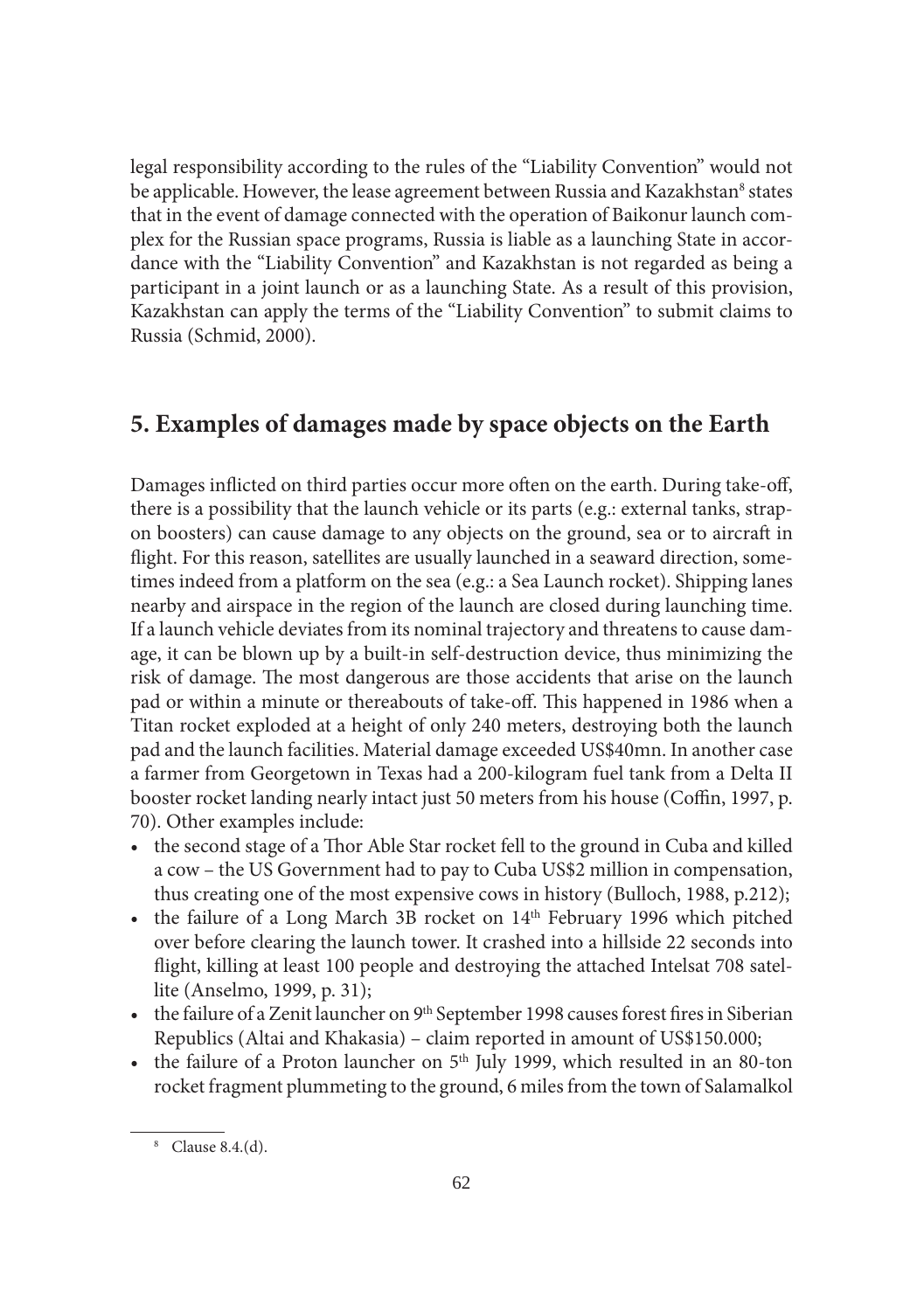(Kazakhstan), with a further 200-kilogram piece falling into a yard of a home in a nearby village. Kazakh Authorities presented a claim to the Russian Government in the amount varying between US\$270,000 and US\$288,000;

- another failure of a Proton rocket on  $27<sup>th</sup>$  October 1999, 3 min 40 sec into its flight, with the reported claim paid by Russia to Kazakhstan in the region of US\$400,000 (for these and more examples of accidents, see: Schmid, 2000);
- at least 21 people were killed in August 2003 in Alcantara (Brazil) after the explosion of a VLS-3 rocket on the launch pad. The rocket booster was mistakenly ignited during tests, three days prior to the scheduled launch.

# **6. Issues of damages in outer space and during re-entry**

It is also possible for harm to be inflicted on third parties during the operation of spacecraft. Damages in outer space are usually connected with either a collision or through electromagnetic interference in transmissions of one satellite or terrestrial radio links caused by the system of another satellite. However, there is no doubt that a guilty party is obligated to compensate for that damage.

A spacecraft could suffer damage as a result of collision with another object. A crash is possible with three kinds of objects:

- with another operating satellite;
- with space debris;
- with a heavenly body such as a meteor, in which case there would be no liability.

The chance of a collision between two operating spacecrafts is very small. These objects are under constant control of the ground stations which track their orbits. It has been recommended for several years that satellites that have reached the end of their working life-span be moved away from their geostationary orbit. Satellites from low orbits are usually de-orbited. They partly or completely burn up in the atmosphere, with any debris theoretically falling into oceans. One example of a space object being treated in this way was the Space Station MIR, taken out of commission in 2001. Other satellites are shifted to higher orbits. In the second case the altitude increase should be at least 150 kilometers. The fuel required for that operation is equivalent to the amount needed for six weeks active station-keeping (Blassel, 1985, p. 75).

Human activity in outer space has resulted in the appearance of many objects orbiting the earth. The majority no longer serve any useful purpose – old satellites, fragments of rockets – but are a danger to the functioning spacecrafts. One example occurred in August 1997, when a 200-kilogram discarded rocket motor floating in the earth's orbit passed within 2,5 kilometers of an ozone-measuring satellite worth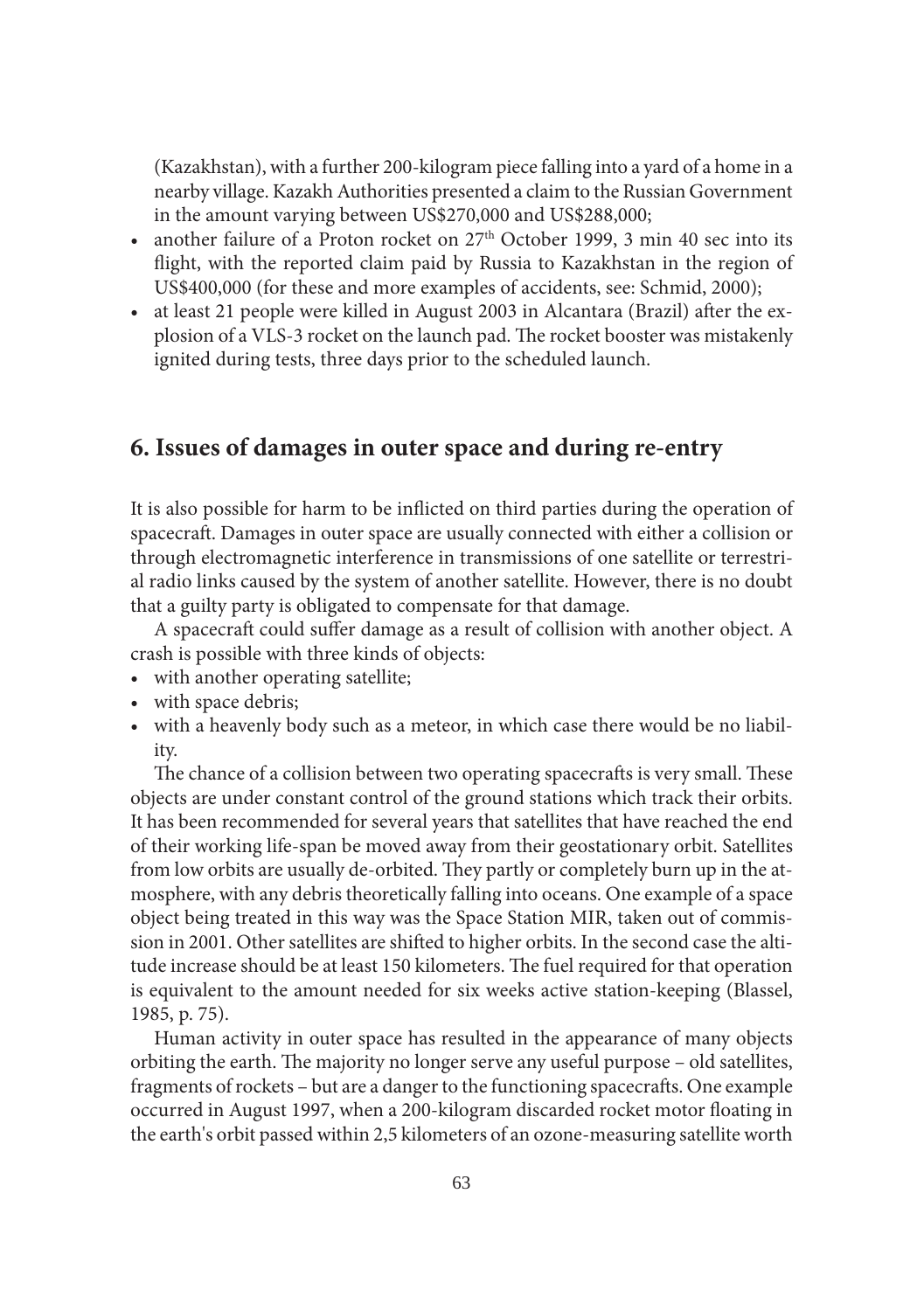tens of millions of dollars. NASA alerts its space shuttles of a possible collision when any other object comes within 50 kilometers of the orbiters (Coffin, 1997, p. 68).

Article II of the "Registration Convention" imposes on launch operations the obligation to catalogue all objects sent into space. Moreover, the launching State should furnish to the United Nations, as soon as practicable, the following information concerning each space object (article IV):

- name of launching State or States;
- an appropriate designator of the space object or its registration number;
- date and territory or location of launch;
- basic orbital parameters, including:
	- nodal period<sup>9</sup>;
	- $-$  inclination<sup>10</sup>;
	- $-$  apogee<sup>11</sup>;
	- $-$  perigee<sup>12</sup>;
- general function of the space object.

Since 1957 about 9,000 objects have been logged that are still being tracked. Over 100 000 bits of debris are still in space that are too small to follow. Such debris includes pieces of aluminum chuffed from satellite boost stages, blobs of liquid metal coolant that leaks from discarded space reactors, debris resulting from satellite explosions, and lens covers and other hardware discarded during normal satellite operations. Some of this material will remain in earth orbit for hundreds or even thousands of years (Ailor, 2000, pp. 21-22). However, only 7% of the registered objects are still functioning – the rest are nonfunctional satellites (20%), rockets' upper stages (16%), remains after missions (12%) and different fragments (45%). This means that over 90% of objects sent into outer space are now non-functional debris. Space (orbital) debris is technically defined as any man-made earth-orbiting object which is non-functional, with no reasonable expectation of assuming or resuming its intended function or any other function for which it is or can be expected to be authorized, including fragments and parts thereof (Flury, 1999, p. 43).

Currently the possibility of an operational satellite being damaged or destroyed by space debris is small (estimated by actuaries at about 0.01%), but as the amount of debris in space increases, the possibility of an operational satellite being hit is rising. This process is irreversible since the cleaning-up of space is economically (and also technically) unfeasible. Most space debris is located in orbital regions that are frequently used for a multitude of applications (low orbits: 800 to 1600 kilometers and geostationary orbit: of about 36,000 kilometers above the earth's surface).

<sup>&</sup>lt;sup>9</sup> The time between two successive northbound crossings of the equator – usually in minutes.

<sup>&</sup>lt;sup>10</sup> Inclination of the orbit – polar orbit is 90 degrees and equatorial orbit is 0 degrees.

<sup>&</sup>lt;sup>11</sup> Highest altitude above the Earths surface – in kilometers.

<sup>&</sup>lt;sup>12</sup> Lowest altitude above the Earths surface – in kilometers.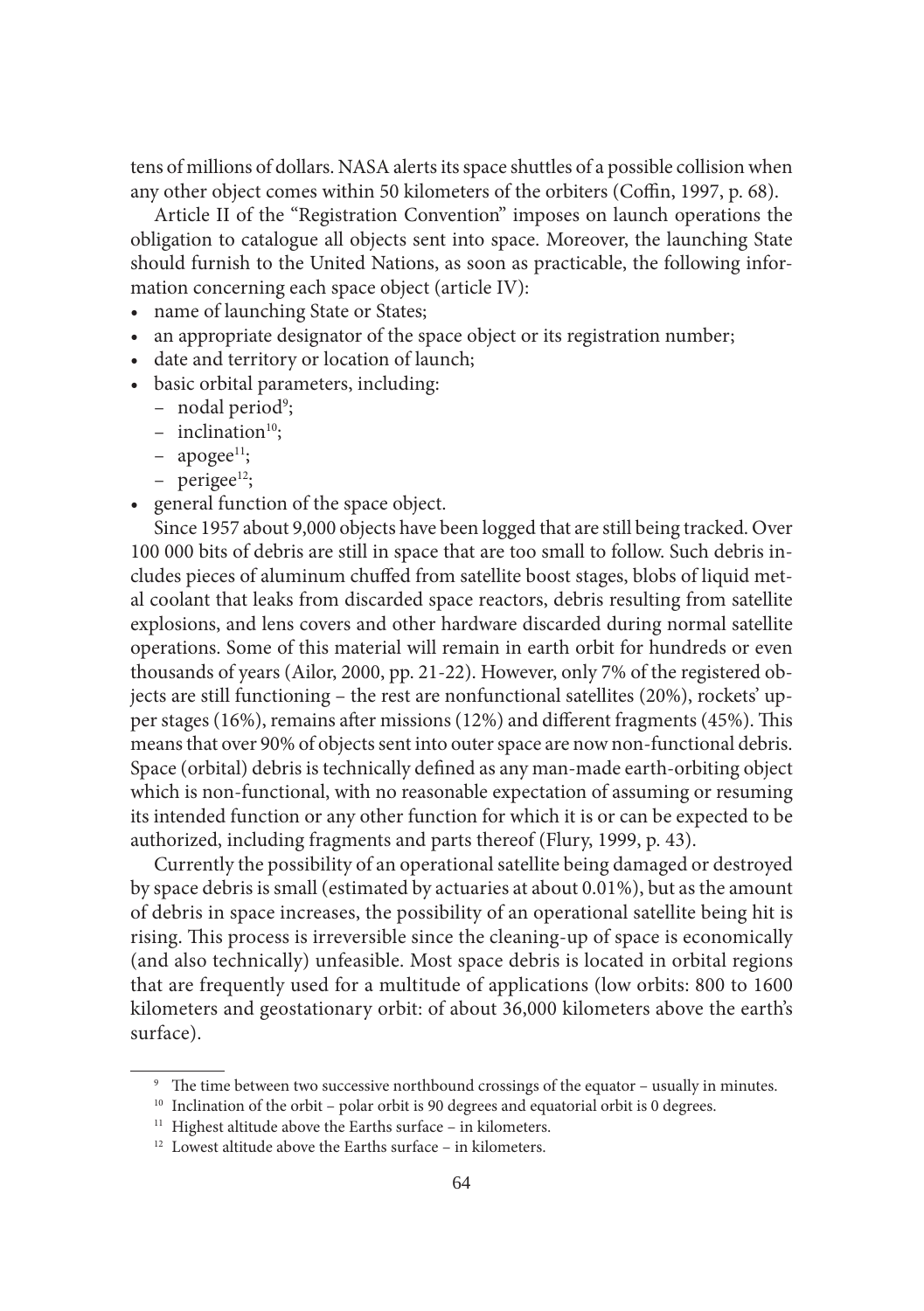For large close earth orbiting spacecraft and for space debris there is a risk of falling to the ground. The lower the orbit and the bigger the mass, the greater the chance of a re-entry. A satellite falling to the earth has the same effect as a natural meteor. When it passes through the atmosphere, huge heat and pressure develops and the object is broken up into numerous pieces, most of which are completely burnt up. Only a very few large pieces survive to reach the ground. Some examples of re-entries from outer space:

- the spent stage of a Saturn V rocket, weighing about 22 tons, which fell into the Atlantic east of the Azores in January 1978;
- the American Skylab, weighing approximately 80 tons, crashed over the western coast of Australia in July 1979 – a \$400 fine for littering was imposed by the town of Esperance;
- the 40-ton Russian space laboratory Salyut 7 crashed in February 1991 the largest pieces, weighing just a few kilograms, were found in the Andes near the border between Chile and Argentina (Space flight and insurance, 1992, p. 63-64).

Fortunately, despite the large size of these objects, the risk of damage to the earth is quite low – over 2/3 of the earth's surface is the sea and much of the land is sparsely populated.

However, we should also mention here a tragic accidence of space shuttle Columbia, destroyed during re-entry on 1st February 2003. Nobody of a seven-person crew had a chance to survive. NASA reported that in a corridor 100 miles long and 10 miles wide, there were 45 000 pieces of wreckage recovered, adding up to almost half the total weight of Columbia. The debris of the orbiter fell on a sparsely populated area near the Texas/Arizona border. Altogether NASA received 66 claims for property damage and loss of cattle, totaling US\$500,000. The corridor of debris passed 15 miles south of Houston and Fort Worth. Nevertheless, it also has to be said that the debris of the space shuttle Columbia did not hit or hurt a single person (Stahler, 2003, p. 6). After that accident, NASA has changed landing procedures. Nowadays orbiters arrive from the seaward direction, instead of the land.

What causes more concern is the environmental damage that can be caused by spacecraft with nuclear power generators on board. On 24<sup>th</sup> January 1978 the Russian satellite Cosmos 954 crashed in North-West Canada, contaminating large areas with radioactivity. Based on the provisions of the "Liability Convention" and general principles of international law, a claim in the total amount Can\$ 6.04 million was submitted<sup>13</sup>, although the matter was settled some time later following negotiation, in the amount of Can\$ 3 million $14$ . There are still spacecrafts that use nuclear materials for power supplies. This constitutes a serious risk.

<sup>&</sup>lt;sup>13</sup> Taken from the Statement of Claim submitted by Canada to the Soviet Union, dated: 23.01.1979.<br><sup>14</sup> That is the best publicized claim of space third-party damage.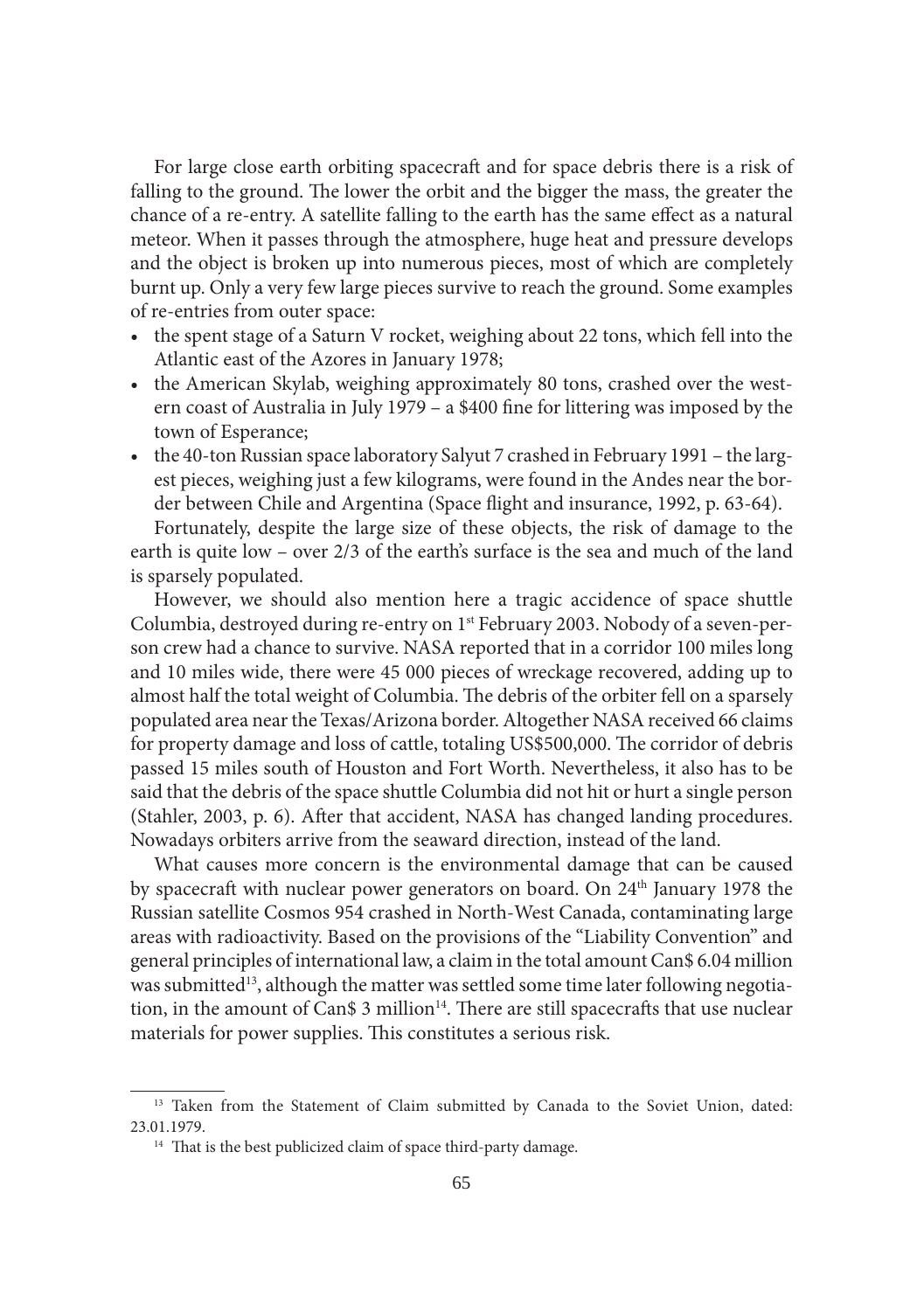# **7. Conclusions**

It should be emphasized that with the development of space transportation – both commercial and non-commercial (governmental, scientific, etc.) – issues of risk management are very important in view of the considerable financial commitments of launch participants and the enormity of damages that may occur. In addition to the risk involved in the loss or failure of spacecraft which we have frequently observed, space activities create exposure to potentially "astronomical" (or even "out of this world") liability to third parties injured by the malfunctioning spaceship or rocket boosters.

The exploitation of space brings the hazard of inflicting harm on third parties, which could evoke civil liability of a guilty party. So far, as a result of space activity or rather failures during space activity, hundreds of people have been killed, not to mention huge financial losses. To protect oneself against claims, it is of course possible to buy third party liability insurance for space losses. The need to procure third-party liability insurance is based on protection against financial claims resulting from certain fundamental principles of international space law (mainly the "Outer Space Treaty" and the "Liability Convention") as well as national legislation, executive orders, administrative regulations and judicial decisions that control or otherwise influence the conduct of activities in space (Meredith, Robinson, 1992, p. 7).

Thus far there have been only a few cases of third-party liability for space losses. It should also be noted that there has never been a substantial claim on a space liability insurance policy. It remains to be seen if this type of coverage would remain available if a major accident was to occur. The tragedy of the Columbia space shuttle shows that potential damages could be enormous (if the catastrophe had occurred above a city).

However, we should also note that the current liability regime needs improvement – not by changing the "Liability Convention" – but by completing it and solving the problems caused by its shortcomings. General or special agreements between launching States' domestic laws are the way of this improvement.

#### *References*

Ailor W. (2000), *New Hazards for a New Age*, Crosslink, Vol. 1, No. 1, p. 20-23.

- Anselmo J. (1999), *Cox: Companies Broke Law and Knew It*, Aviation Week & Space Technology, Vol. 150, No. 22, pp. 30-31.
- Antonowicz L. (1998), *Podręcznik prawa międzynarodowego*, Wyd. Prawnicze PWN, Warszawa.
- Blassel P. (1985), *Space Projects and the Coverage of Associated Risks*, The Geneva Papers on Risk and Insurance, Vol. 10, No. 35, pp. 51-86.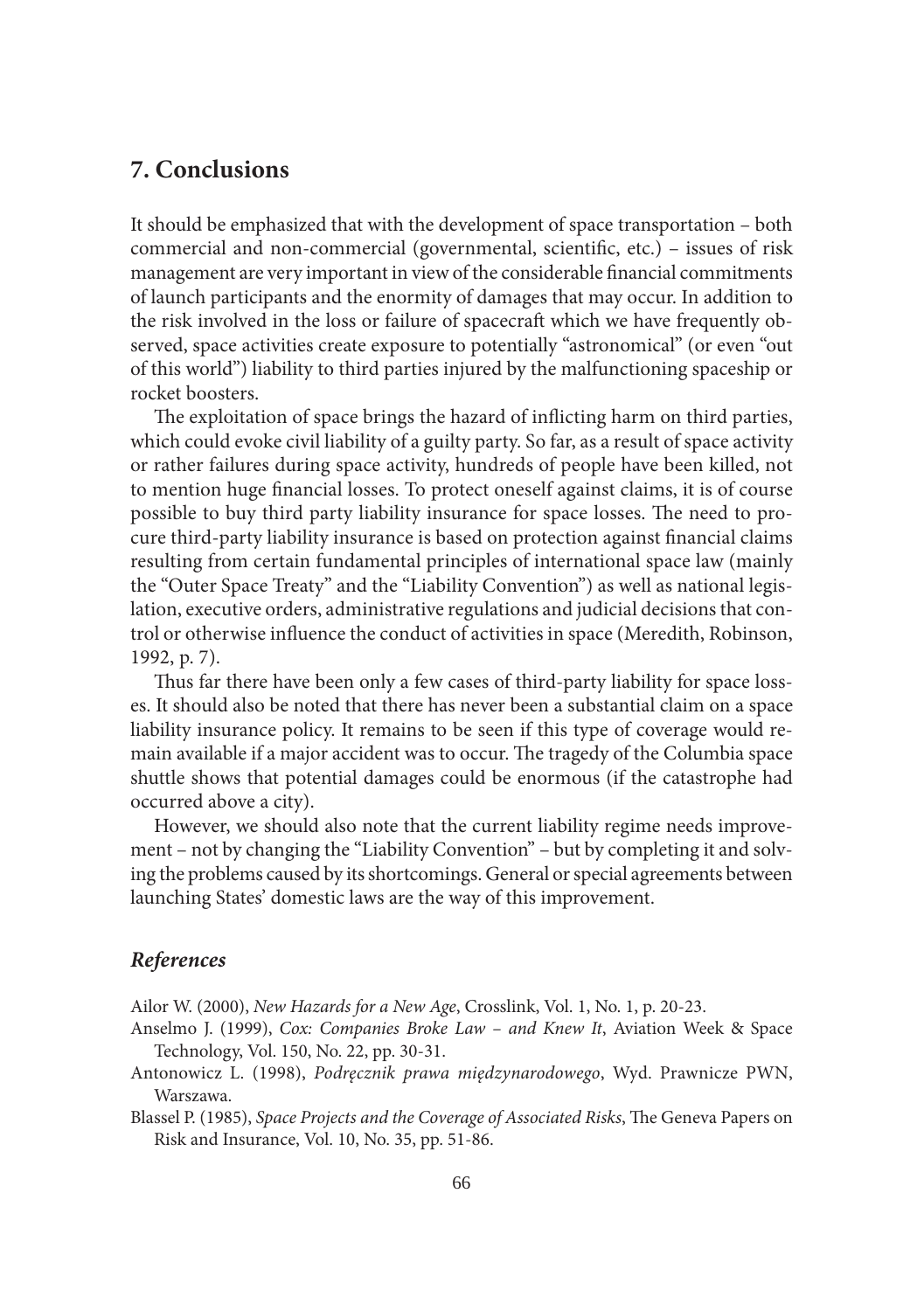- Bulloch C. (1988), *Commercial Space Launches. Liability Questions Resolved at Last*, Space Markets, Winter, pp. 211-214.
- Capel G. (1984), *Space the Last Frontier*, Reinsurance, April, pp. 613-616.
- Cheng B. (1995), *International Responsibility and Liability for Launch Activities*, Air & Space Law, Vol. XX, No. 6.
- Coffin B. (1997), *Lost in Space*, Best's Review / Property-Casualty Insurance Edition, Vol. 98, No. 7, pp. 68-72.
- d'Angelo G. (1994), *Aerospace Business Law*, Westport*,* Quorum Books.
- Danilenko G. (1983), *The Boundary between Air Space and Outer Space in Modern International* Law: Delimitation on the Basis of Customary Law, in: Proceedings of the 26<sup>th</sup> Colloquium on the Law of Outer Space, New York.
- di Vicenz D. (1997), *Space Debris*, in: *Commercial and Industrial Activities in Space Insurance Implications*, Trieste Generali.
- Flury W. (1999), *Space Debris a Hazard to Operational Spacecraft?* in: *Commercial and Industrial Activities in Space – Insurance Implications*, Trieste Generali,.
- Galicki Z. (1991), *Rozwój zasad odpowiedzialności międzynarodowej za działania kosmiczne*, in: A. Wasilkowski (ed.), *Działalność kosmiczna w świetle prawa międzynarodowego*, Wrocław, Ossolineum.
- Galicki Z. (1991), *Status prawny kosmosu*, in: A. Wasilkowski (ed.), *Działalność kosmiczna w świetle prawa międzynarodowego*, Wrocław, Ossolineum.
- Gorove S. (1991), *Liability in Space Law: An Overview*, in: *Developments in Space Law*  Utrecht Studies in Air and Space Law, Martinus Nijhoff, Dordrecht.
- Górbiel A. (1981), *Outer Space in International Law*, Acta Univ. Lodziensis Politologia, zeszyt 8, Łódź.
- Górbiel A. (1985), *Międzynarodowe prawo kosmiczne*, Warszawa, PWN.
- Grzegorczyk M. (1973), *Prawo kosmiczne*, ZN UJ, Prace Prawnicze, zeszyt 59, Kraków.
- Horbach N. (1991), *The Confusion about State Responsibility and International Liability*, Leiden Journal of International Law, Vol. 4, No. 1, pp. 47-74.
- Jelonek A. (ed.) (1997), *Encyklopedia geograficzna świata*, tom VIII Wszechświat, OPRES, Kraków.
- Kerrest A. (1997), *Remarks on the Responsibility and Liability for Damages other than Those Caused by the Fall of a Space Object*, in: *Proceedings of the 39th Colloquium on the Law of Outer Space*.
- Kerrest A. (2002), *The Liability Convention*, in: *Workshop on Capacity Building in Space Law*, UN/IIASL, Hague.
- Kowalewski E. (2002), *Istota ubezpieczenia odpowiedzialności cywilnej*, Prawo Asekuracyjne, No 3, p. 3-13.
- Lachs M. (1972), *The Law of Outer Space. An experience in Contemporary Law-Making*, Sijthoff , Leiden.
- Meredith P., Robinson G. (1992), *Space Law: A Case Study for the Practitioner: Implementing a Telecommunications Satellite Business Concept*, Martinus Nijhoff Publishers.
- Pino R. (1991), *Civil Liability in Commercial Space Ventures Under United States Law*, in: *Commercial and Industrial Activities in Activities in the 90's: Insurance Implications*, Trieste, Generali.